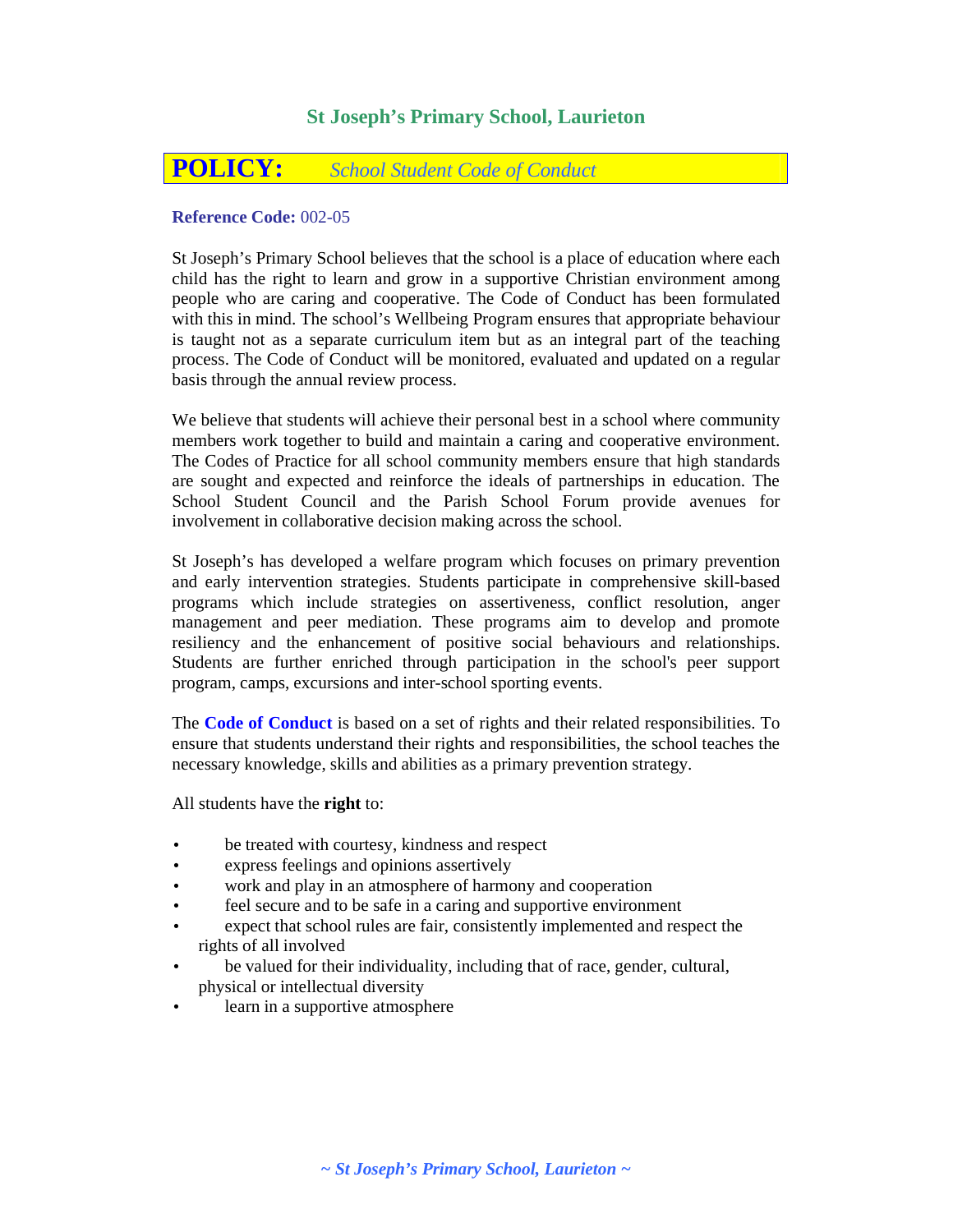The following **responsibilities** support these rights**:**

- treat others with courtesy, kindness and respect
- listen to others with mutual respect
- maintain a safe and secure school environment
- model and support school rules
- develop responsibility for their own actions
- value others, for their individual differences
- work to achieve personal best whilst allowing others to do the same

#### **School Rules**

All school rules at St Joseph's Primary School are developed in consultation with students, stated in the positive and are linked to the principles and practices outlined in the school's wellbeing and discipline program. To ensure students understand and follow school rules, all teachers are expected to reinforce the rules through appropriate strategies that teach the necessary skills and processes:

**Communication** (how students speak and listen)

- We use "I" Statements
- We listen to others and try to empathise with them.
- We talk and discuss instead of yelling and arguing.
- We make our words and body language match in an assertive way.
- We use each other's names.

**Settling Conflicts** (how conflicts are to be resolved)

- We try to solve our problems so that everyone wins.
- We let people know how we feel about something.
- We apologise if we hurt someone's feelings.
- We can make the rules up for a game before we start, to make it fair for everyone.

**Movement** (how movement occurs within the classroom and around the school)

- We walk in the classroom and around the school buildings.
- We respect people's personal space when we are moving around the school.

### **Safety and Security** (how we keep ourselves safe)

- We stay inside the school boundaries during school hours.
- We are careful when we play on the play equipment.
- We wear a hat to play in the sun.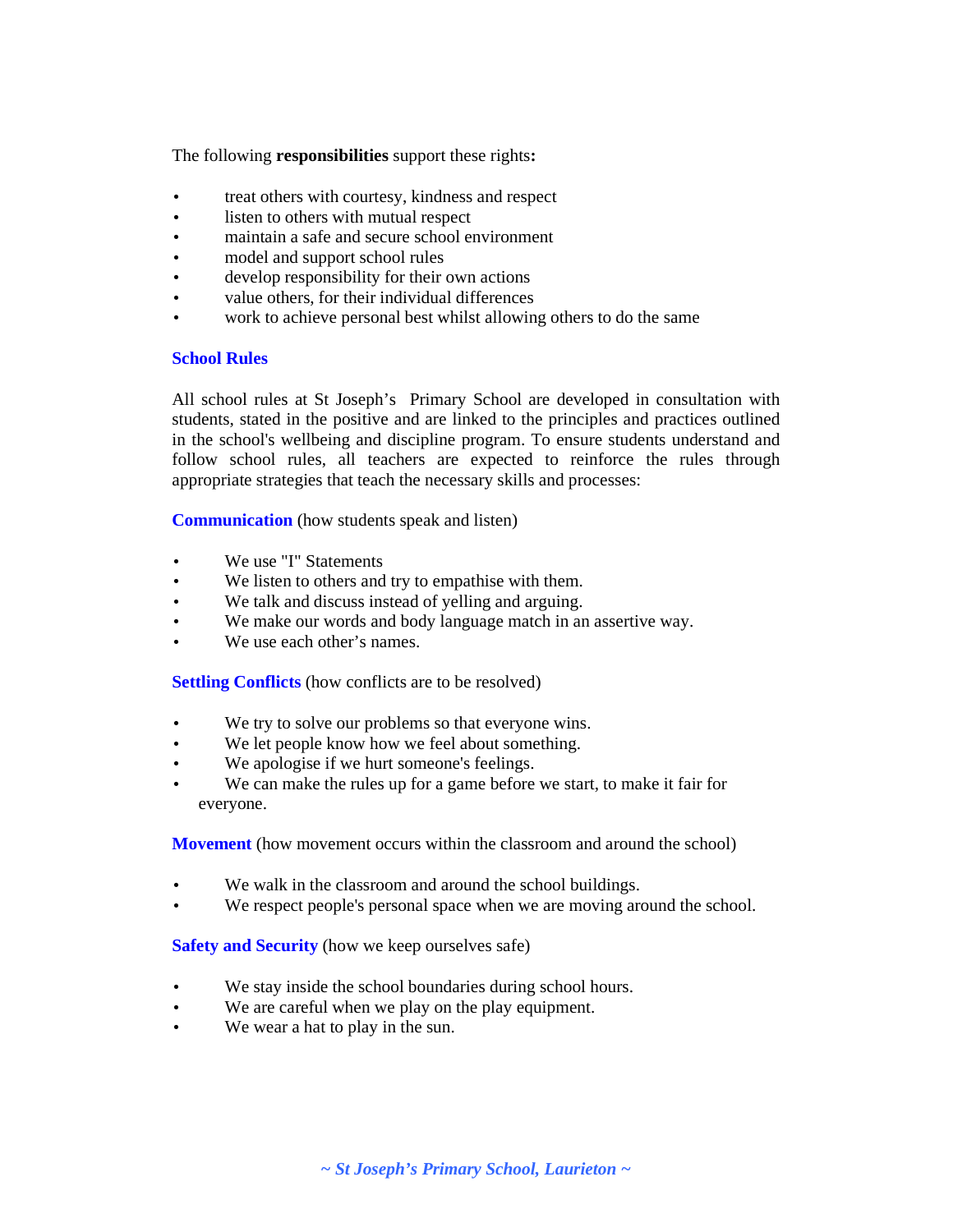**Learning** (how students are actively involved in their learning)

- We help each other in the classroom and in the playground
- We stay on task and concentrate on our own work
- We work to achieve our personal best

**Treatment** (how all community members will be treated)

- We make people feel welcome
- We stay calm and rational when resolving problems
- We cooperate when we play and we are caring of each other
- We respect each other and each other's property
- We have responsibilities that are linked to our rights

# **Logical Consequences**

A key component of the school's Positive Discipline program is teaching about and using *logical consequences* to address behavioural problems. A logical consequence is based on goodwill and not retaliation. It is concerned with present and future behaviour and differs from punishment in that logical consequences are:

- Related to the behaviour
- Respectful of all parties
- Reasonable expectations
- Relationship-building

### **Ongoing behaviour of a more serious nature will involve the use of a range of**

strategies, as set out in the school's discipline policy. These may include:

- discussing the behaviour problems with the student and reaching an agreement for future behaviour
- monitoring and providing feedback to students on their behaviour
- allowing the student a "cooling off" period using a non-judgmental approach
- providing counselling and training sessions for individuals to modify inappropriate behaviour
- involving parents/caregivers to assist with modifying behaviour
- seeking support and guidance from relevant departments and agencies
- implementing procedures for more serious offences as outlined in DET and CEO guidelines.